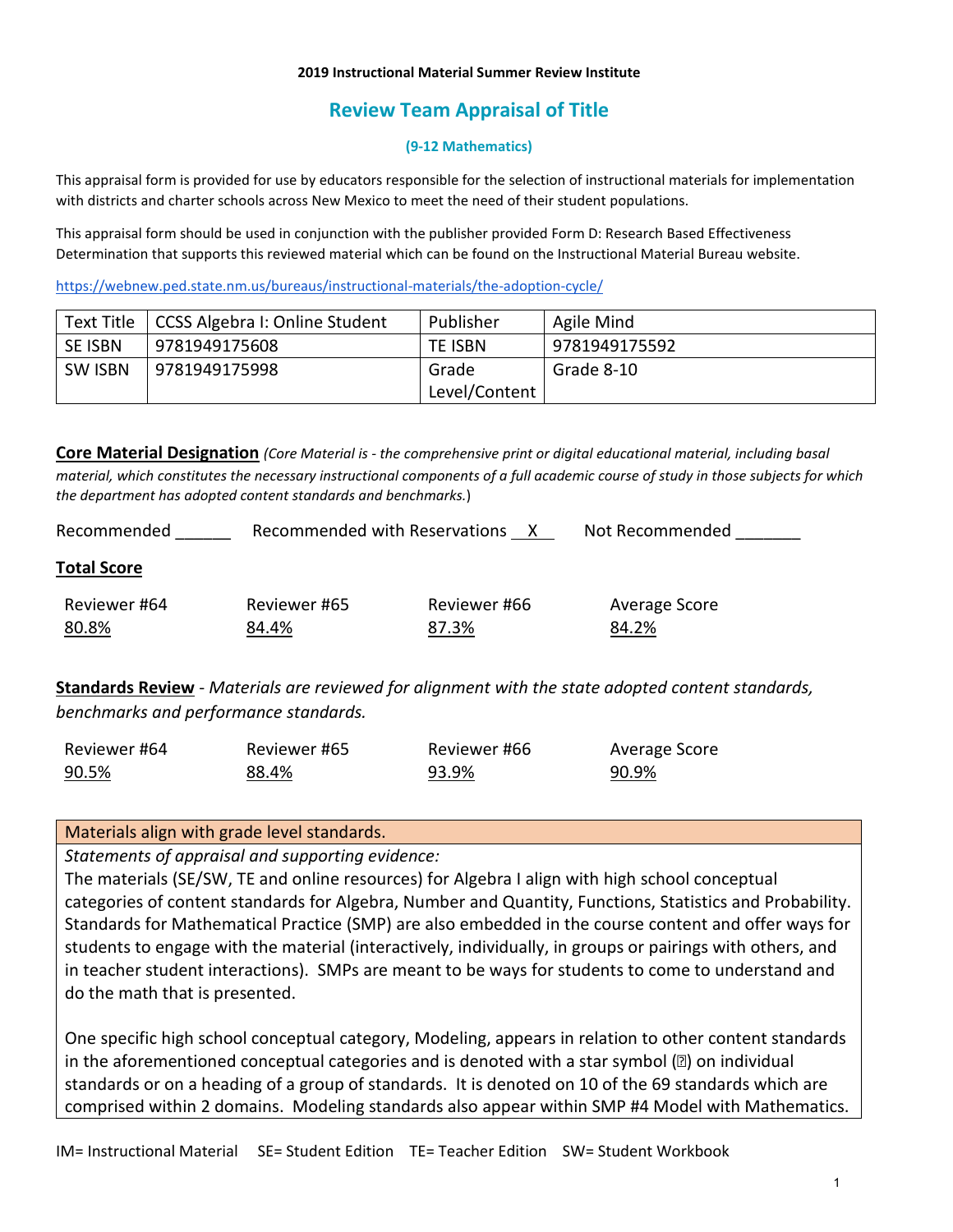However, the Scope and Sequence and Standards Alignment within the materials did not note how many times SMP#4 was utilized. This material does not contain any of the content standards within the conceptual category of Geometry.

Content standards and SMPs are in taught in a range of applicable courses and interconnect across the conceptual categories. However, there are domains, clusters, and standards which should amount to a majority of the students' time. In this material, students spend the majority of their instructional time on major content standards in seeing structure in expressions (A-SSE), performing operations on polynomials (A-APR), creating equations that describe numbers or relationships (A-CED)? reasoning with equations and inequalities (A-REI), interpreting functions (F-IF) and linear models(S-ID).

All the major content standards are the focus of the Algebra I materials that are taught over approximately 142 lessons. The topics and standards are also coherent and follow across/within the content and there are connections to previous and future content standards. The sequence of learning has students starting with algebraic concepts through investigations of variables, tables, and graphs of linear equations and inequalities, delving into their characteristics and how to model and solve them. They then move to exponential and quadratic models where they have opportunities to contrast and apply their earlier conceptual understanding through practice and real world application.

The Standards Alignment within the online resources show where each content standard appears within each topic. Topics are taught in blocks of instruction ranging from 1-11 blocks. Each block of instruction is expected to take 45 minutes with topics typically taking 1-2 week in their entirety. Overall there are 140-142 blocks of instruction not including assessment within these materials.

Materials align to standards for mathematical practice.

*Statements of appraisal and supporting evidence:*

The materials do cover 100% of the Standards for Mathematical Practice (SMP). Students are constructing multiple representations and writing expressions in different forms, reasoning abstractly and quantitatively solving linear equations and inequalities, working with quadratic and exponential functions algebraically, graphically, numerically, and through verbal and written constructed responses where they are expected to be precise in their explanations using key vocabulary, and they have multiple opportunities to solve real world problems through animations, simulations, performance tasks, and assessments whereby they made sense of the problem and checked for reasonableness of their answers.

SMP #3 was not as prevalent as evidenced in the citations. Few opportunities were found where students were asked to critique the reasoning of others, and of those found there was no structure or strategies found for the teachers to support this practice in the learning of students. Reviewers found 6 citations of SMP #3 altogether. SMP #4 is heavily emphasized. Modeling is a conceptual category in high school and students are representing multiple models in multiple ways.

### Materials show aspects of rigor.

*Statements of appraisal and supporting evidence:*

There are aspects of rigor in these materials. Based on the criterion given, the reviewers all scored M, for meets, on each of the following: Conceptual Understanding, Procedural Skills, and Application. Balance of rigor was scored as a P, for partially meets, by all reviewers. As one reviewer states, "There is balance among particular topics and the domain of standards that are within them."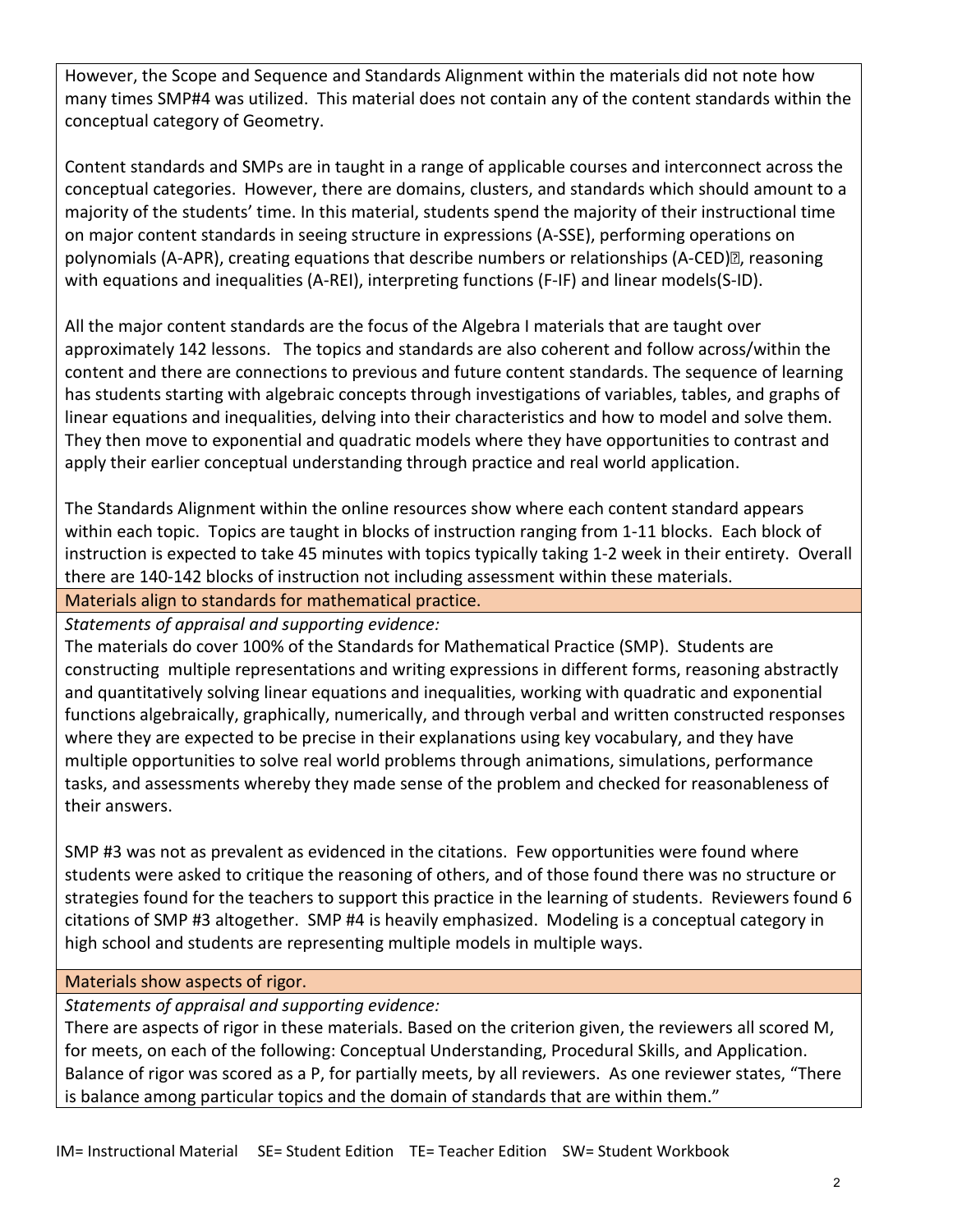**Math Content Review** - *Materials are reviewed for relevant criteria pertaining to the support for teachers and students in the specific reviewed content area.*

| Reviewer #64 | Reviewer #65 | Reviewer #66 | Average Score |
|--------------|--------------|--------------|---------------|
| 53.6%        | 60.7%        | 64.3%        | 59.5%         |

Materials are consistent with grade level content, supporting the intent of the delivery and understanding of mathematics.

*Statements of appraisal and supporting evidence:*

The publisher met the criteria in the materials support using and encouraging precise and accurate mathematics, academic language, terminology, and concrete or abstract representations (e.g. pictures, symbols, expressions, equations, graphics, and models) in grade appropriate math.

Reviewers also found the teacher materials provided insight into students' ways of thinking with respect to important mathematical concepts - especially anticipating a variety of student responses and cited the Topics-at-a Glance as a good resource for this information. This resource delineates goals and objectives, prerequisite skills, descriptions of blocks, resources, and suggested assignments as well as language supports and strategies for teaching students in special populations, which may help guide the teacher with misconceptions and gaps in learning.

The reviewers scored in between partially meets and meets (⅔ vs. ⅓) within the criterion of Teacher materials contain supports that explain the role of the mathematical focus of each lesson within the specific grade-level and how it relates to the coherence of the mathematical learning progressions for kindergarten through grade twelve and this was because there was minimal if any references made to the mathematical progressions from earlier grades.

Materials support student learning of mathematics.

*Statements of appraisal and supporting evidence:*

All reviewers found the material does not meet as they did not contain strategies for informing parents or caregivers about the mathematics program and suggestions for how they can help support student progress and achievement.

The reviewers scored in between partially meets and meets (⅔ vs. ⅓) within the criterion of "Materials provide strategies to elicit mathematical discourse among students". As one reviewer states, "Students will have to work together to complete the activity but the instructions don't give any teacher strategies for doing this. I would like to see more cooperative learning strategies built into the curriculum. I know how and when to use them but new teachers will struggle with this implementation."

**All Content Review** - *Materials are reviewed for relevant criteria pertaining to the support for teachers and students in the material regarding the progression of the standards, lesson structure, pacing, assessment, individual learners and cultural relevance.*

Reviewer #64 60.6%

Reviewer #65 78.1%

Reviewer #66 73.4%

Average Score 70.7%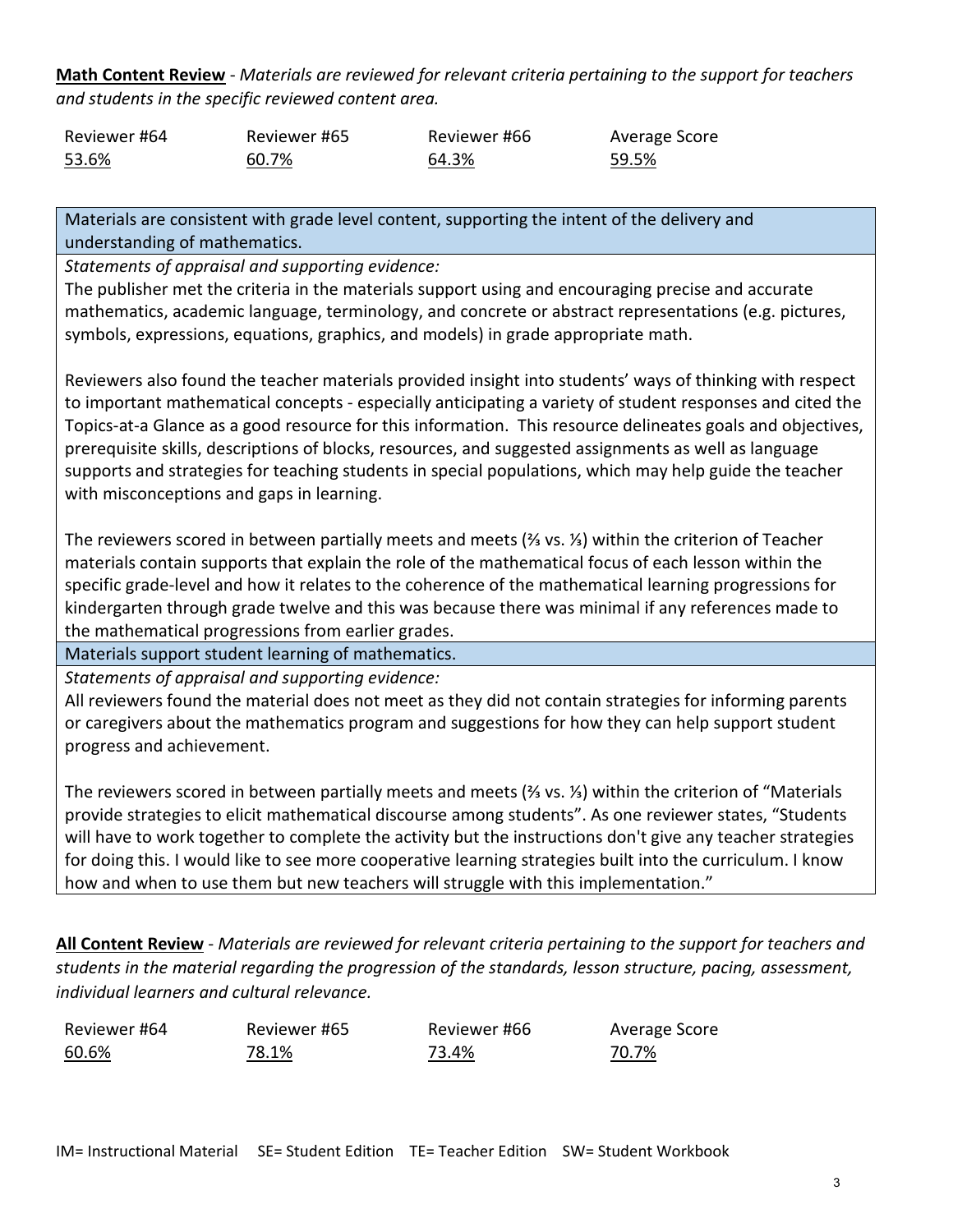Materials are coherent and consistent with the high school standards which all students should study in order to be college and career ready.

*Statements of appraisal and supporting evidence:*

The materials partially met expectations as they were designed to allow students to spend the majority of their time on content for postsecondary endeavors because of the use of technology. No direct instruction is given for instruction to some of the use of technology (such as graphing calculators). Access to technology is a cause for concern as some districts are rural areas or students have a lack of access either in class or even after hours. Activity sheets offer some reinforcement and practice of related skills, but some students may need manipulatives in some of topics to elicit further understanding of concepts.

Materials partially met in allowing students to fully understand the standard because materials assume teacher skill level and do not take into account teacher pedagogy or practice from a novice to veteran teacher.

Materials are well designed and take into account effective lesson structure and pacing.

*Statements of appraisal and supporting evidence:*

In the Prepare Instruction section of Professional Support, the block description describes the overall skills in each block and flows from one block to the next. Teachers are provided with suggested assignments that appear in the sequence of when concepts are taught and the student activity sheet corresponds to the sequence of the lesson/block. Students are also given constructed response opportunities to explain their thinking. The visuals in the student activity book are very simple and laid out for students to complete, leaving more than enough room for students to explain and find their answers. Students can express their understanding with graphic and numeric representations and sometimes through interactive software. However, there is no evidence of how to score these responses to gauge a student's full understanding.

Materials support teacher planning, learning, and understanding of the standards.

*Statements of appraisal and supporting evidence:*

Classroom strategies are incorporated in the delivery of instruction. Opportunities are presented in terms of framing questions and tips, language supports and under advice for special populations, but effective learning experiences may be dictated by teacher's own pedagogical development and skill.

The SE, TE, and online support are connected. Topic description has the progression of the content and connection with prior skills. In the scope and sequence in each topic, the standards that are addressed are listed. There are parts of the standard listed within the goals and objectives section. However, it does not clearly denote the standard in its proper nomenclature. One would have to go to standards alignment page or look it up. The online materials support the lesson, there are videos and interactive lessons to assist the lesson in the classroom, under the tab Professional Support. There is also a Glossary, but only in the online materials.

Materials offer teachers resources and tools to collect ongoing data about student progress on the standards.

*Statements of appraisal and supporting evidence:*

Automatically scored questions can be chosen by the teacher to get quick feedback on student understanding. Also there are constructed response questions in the online materials section and students can complete ones chosen by the teacher, maybe even use as exit tickets.

All the reviewers found there were no suggestions on students monitoring their own progress and there weren't many opportunities for students to critique classmate's work. There was also very little evidence on students assessing themselves or one another. The rubrics within the student materials do not lend themselves to assisting students in assessing themselves or others.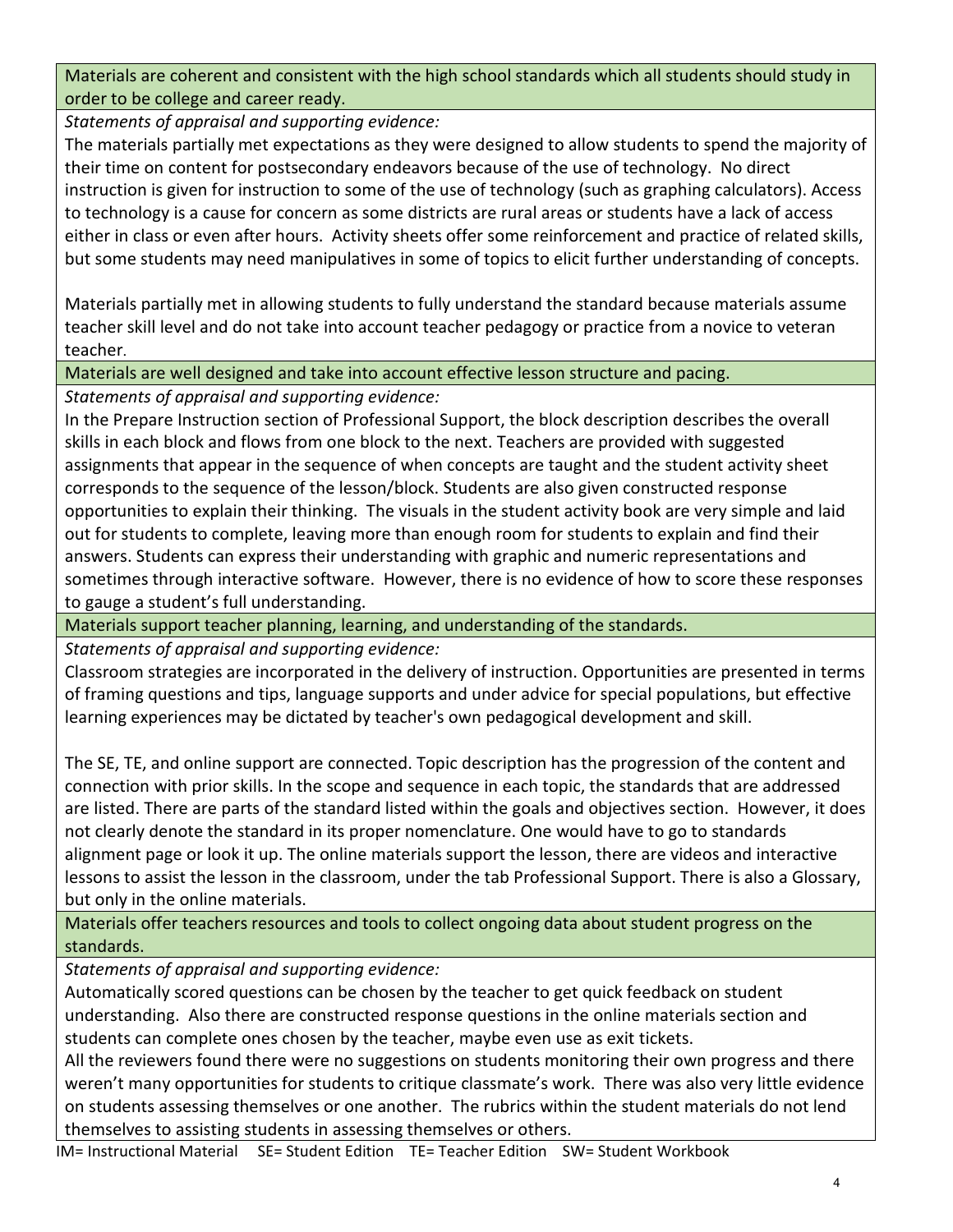### Materials give all students extensive opportunities and support to explore key concepts.

*Statements of appraisal and supporting evidence:*

Within the TE, there are classroom strategies, language strategies, and questioning prompts to assist teachers. However, use of concrete materials or manipulatives may be needed to explore concepts further and that is not suggested in the advice for instruction. There is also a teacher corner embedded in the Deliver Instruction section of the online materials.

Support for ELL/other special populations instruction is given. However, instruction does not really distinguish which is special needs or Gifted. There some total physical response (TPR) activities with vocabulary words as well.

Materials support effective use of technology to enhance student learning. Digital materials are accessible and available in multiple platforms.

*Statements of appraisal and supporting evidence:*

Chromebooks, Macbooks, or iPads may be used, and any browser will work. There are interactive questions where students use tools on the computer to answer the questions, students can complete the answers and push the check button to see if they have the correct answer. Automatically scored questions are also included within each topic.

Materials can be easily customized for individual learners.

*Statements of appraisal and supporting evidence:*

Small groups can be created in online lessons. There are a lot of questions offered to differentiate instruction and teachers can give different problems to different groups of students. However, the materials are not really laid out well. There are 671 pages in the student workbook and 362 pages in the teacher advice for instruction book. The teacher book does not have pictures of the student workbook embedded in it. It is difficult to match pages in the student edition, teacher's edition and online materials.

Materials take into account cultural perspectives.

*Statements of appraisal and supporting evidence:*

Questions are diverse in that there are questions about widely known activities and sports that all can enjoy across the globe. However, there was an overwhelming consensus that the materials are lacking in ethnic sensitivity, culture, and diversity. It does not reflect the culture, language or lived experience of multi-cultural society.

**Reviewer Professional Summation** - *These materials are reviewed by Level II and Level III educators from across New Mexico. The reviewers have brought their knowledge, experience and expertise into the review of these materials. They offer here their individual summary of the material as a whole.* 

Reviewer #64 background and experience: 15 years as an instructional leader: teacher (special education and general education - all levels), site administrator, content and instructional coach as well as district curriculum and support resource.

*Professional summary of material:*

The materials are extremely cumbersome. There are a lot of good resources in the online platform, but they require a significant amount of familiarity. The TE/SE are not laid out well to be able to find things quickly. There should be an index or a Scope and Sequence with alignment to standards within the teacher materials readily accessible. Overall the review set is not very user friendly as materials assume teacher skill level and do not take into account teacher pedagogy or practice from a novice to veteran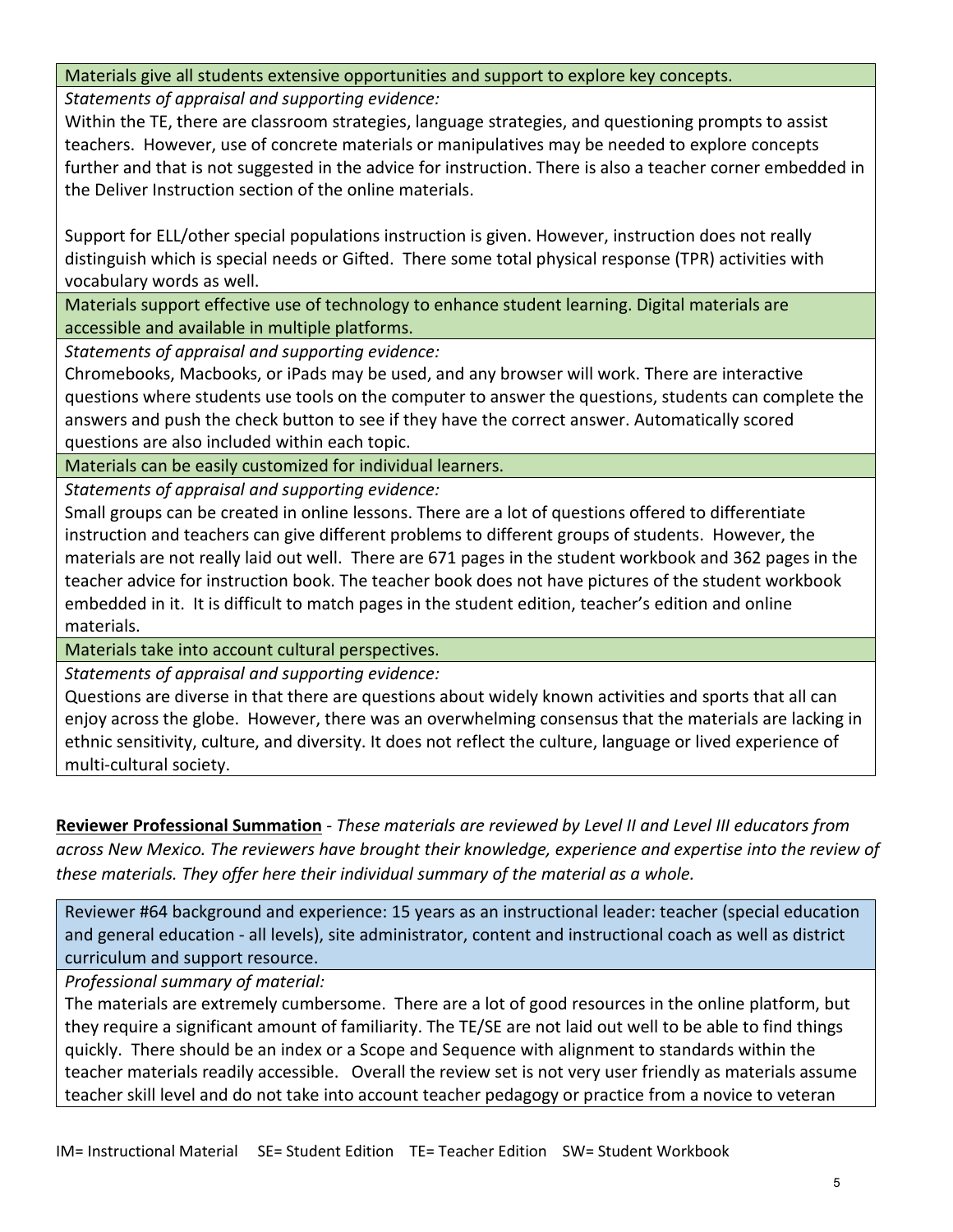teacher. Many of the features included between the printed and blended learning materials would be items that I would not concern myself with in the first years of implementation.

Reviewer #65 background and experience: 19 years teaching grades 5-12 and college

*Professional summary of material:*

The material has a good number of real world application problems and students are required to model the problems in varying ways. Most instruction would need to be supplemented with other materials to be able to meet the students' needs. This has good use of technology for students to interact with the materials, however for a new teacher it does not include much explanation of each lesson or strategies for instruction. The downfall of the material is the major use of technology. Technology does go down quite frequently and without the use of technology the lessons are not as vibrant. The material is not broken down well for students to be able to use structure to assist in deeper understanding.

Reviewer #66 background and experience: 20 years teaching 9-12

*Professional summary of material:*

The online student edition, teacher edition and student activity books are all connected. The internet has to be fully accessible for the lessons to be successful. Also, students who do not have any previous knowledge of graphing calculator usage will need to be introduced to the keys and steps to completing any technology use until they are familiar with the key sequences. The Student Activity Sheet (SAS) in the student book and the TE blocks were hard to distinguish where one block started and ended in the SAS.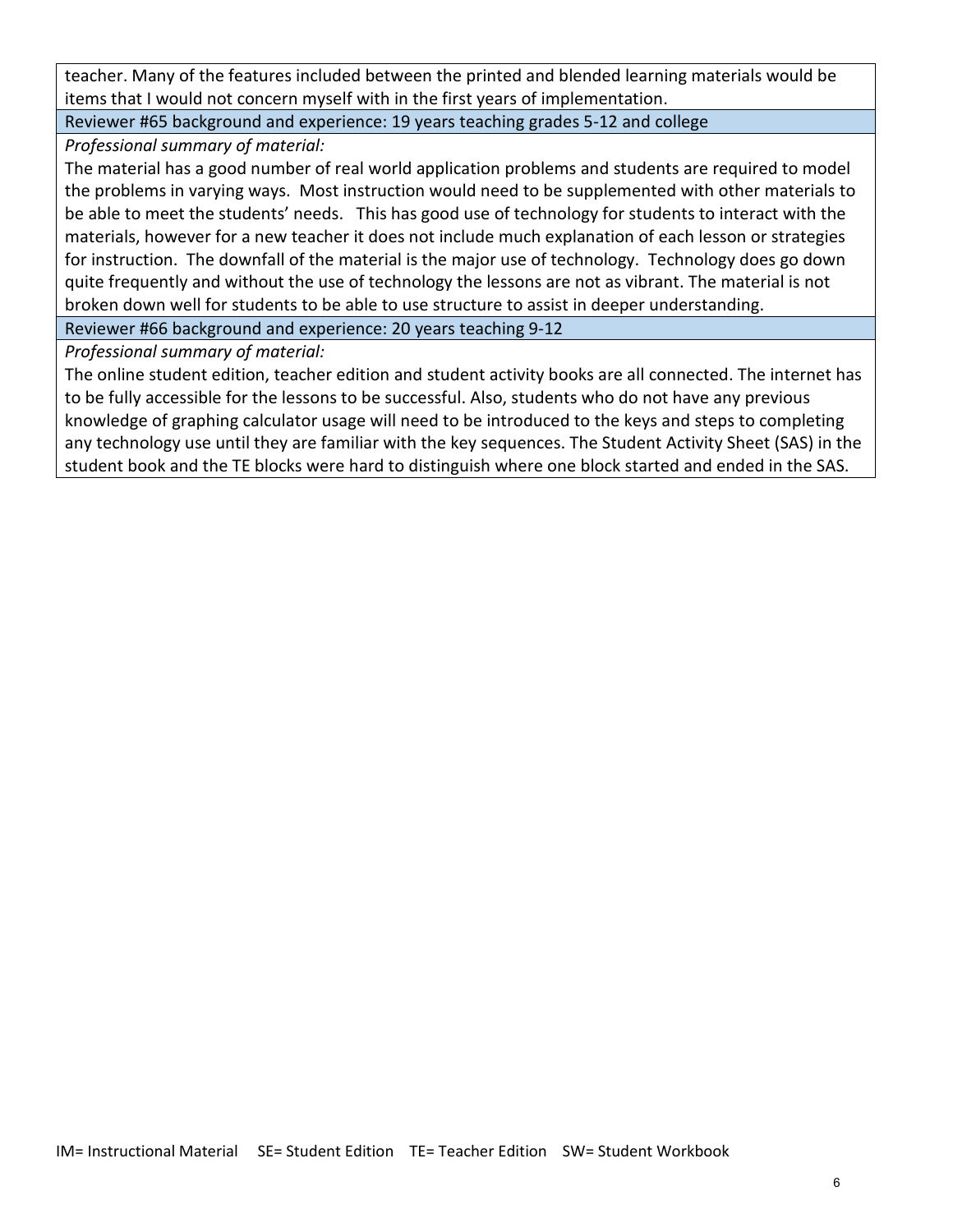#### **2019 Instructional Material Summer Review Institute**

## **Review Team Appraisal of Title**

#### **(9-12 Mathematics)**

This appraisal form is provided for use by educators responsible for the selection of instructional materials for implementation with districts and charter schools across New Mexico to meet the need of their student populations.

This appraisal form should be used in conjunction with the publisher provided Form D: Research Based Effectiveness Determination that supports this reviewed material which can be found on the Instructional Material Bureau website.

<https://webnew.ped.state.nm.us/bureaus/instructional-materials/the-adoption-cycle/>

| Text Title     | <b>CCSS Geometry</b> | Publisher     | Agile Mind    |
|----------------|----------------------|---------------|---------------|
| SE ISBN        | 9781949175622        | TE ISBN       | 9781949175615 |
| <b>SW ISBN</b> | 9781950605033        | Grade         | Grade 8-11    |
|                |                      | Level/Content |               |

**Core Material Designation** *(Core Material is - the comprehensive print or digital educational material, including basal material, which constitutes the necessary instructional components of a full academic course of study in those subjects for which the department has adopted content standards and benchmarks.*)

| Recommended        | Recommended with Reservations |                     | Not Recommended         |
|--------------------|-------------------------------|---------------------|-------------------------|
| <b>Total Score</b> |                               |                     |                         |
|                    | Reviewer #53<br>82.3%         | Reviewer #54<br>82% | Average Score<br>82.17% |

**Standards Review** - *Materials are reviewed for alignment with the state adopted content standards, benchmarks and performance standards.*

| Reviewer #53 | Reviewer #54 | Average Score |
|--------------|--------------|---------------|
| 87.98%       | 87.08%       | 87.53%        |

### Materials align with grade level standards.

*Statements of appraisal and supporting evidence:*

IM includes a standards alignment document showing in which topic each of the geometry standards is covered. In some cases, standards are addressed through multiple topics. The standards selected for each topic are addressed through the IM, though at times only through online presentation or only through SW problems. There are several instances of IM only partially addressing standards. For example, students use the ratio of sides of triangles to understand the definitions for trigonometric functions. IM relates this to the slope of a line on a coordinate plane but does not relate to similar triangles, as is called for in standards. Some construction standards are glossed over as they are simply shown on the online presentations but students do not actively take a role in creating these. In the standards on probability, students are tasked with creating and understanding two-way frequency tables but are not given any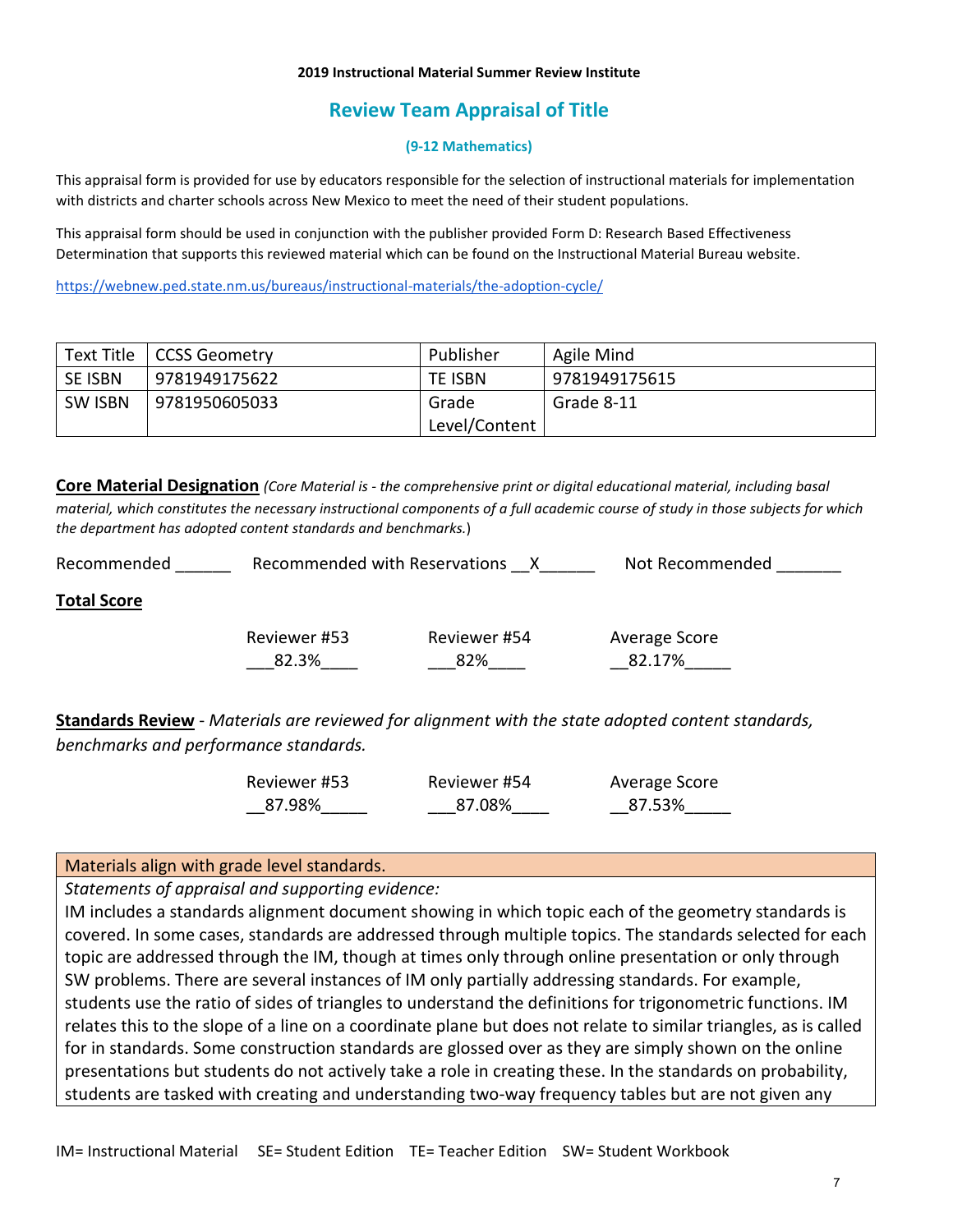opportunity to create these. In general, the material is focused on the high school geometry standards and does not spend time on remediation of lower-level skills.

Materials align to standards of mathematical practice. *Statements of appraisal and supporting evidence:*

The material does not specifically state which math practices are evident in each lesson but there is a document provided showing which practices are present in each topic overall. There is evidence of every practice standard throughout the course. Two particular strengths are the use of tools and modelling with mathematics. Teachers are given a variety of options when asking students to engage in explorations or constructions. These include online tools, hands-on measurement manipulatives, patty paper, mirrors, etc. Students are given many opportunities to apply their mathematical understanding to create models that are visual, algebraic and numerical. This material also calls on students to discuss in strategies like whole-group, think-pair-share, turn-and-talk, etc. Oftentimes students are justifying their thinking or explaining with precise language.

Materials show aspects of rigor.

*Statements of appraisal and supporting evidence:*

IM develops conceptual understanding through ample use of online animations. Students are frequently asked to re-explain their understanding, whether verbally or in writing. Students have opportunities to practice procedural skills through reinforce questions, though at times these are limited in scope. Students apply their understanding better in some standards than in others. For example, basic geometric properties and constructions are limited explicitly to procedural practice whereas trigonometry and volume/area/surface area are applied to a variety of different contexts, which students are asked to interpret. Overall, there is evidence of all three aspects of rigor throughout the course, though at times procedural is lacking in relation to the others.

**Math Content Review** - *Materials are reviewed for relevant criteria pertaining to the support for teachers and students in the specific reviewed content area.*

| Reviewer #53 | Reviewer #54 | Average Score |
|--------------|--------------|---------------|
| 75%          | 71.43%       | 73.21%        |

Materials are consistent with grade level content, supporting the intent of the delivery and understanding of mathematics.

*Statements of appraisal and supporting evidence:*

TE provides list of lessons cross-referenced with standards, indicating the content is consistent with grade-level expectations. TE does not indicate which specific standards are covered through each lesson, rather lists all standards covered throughout the course of a topic. TE instead provides stated goals and objectives for each lesson which shows the development of skills throughout the unit and within the context of the course as a whole. TE provides notation for language tips and strategies for ELs, supporting the delivery of lesson material. Digital content drives the instruction of each lesson with teachers clicking through slides or students accessing slides in a 1:1 setting. These online slides are interactive at times and provide immediate feedback, when appropriate. Online material also provides opportunities for automatically scored practice problems and assessments. Teachers have access to results in real-time which can be used to guide next steps and offer redirection to students. TE contains many cues for incorporating discussion techniques, group work and other classroom strategies which can bolster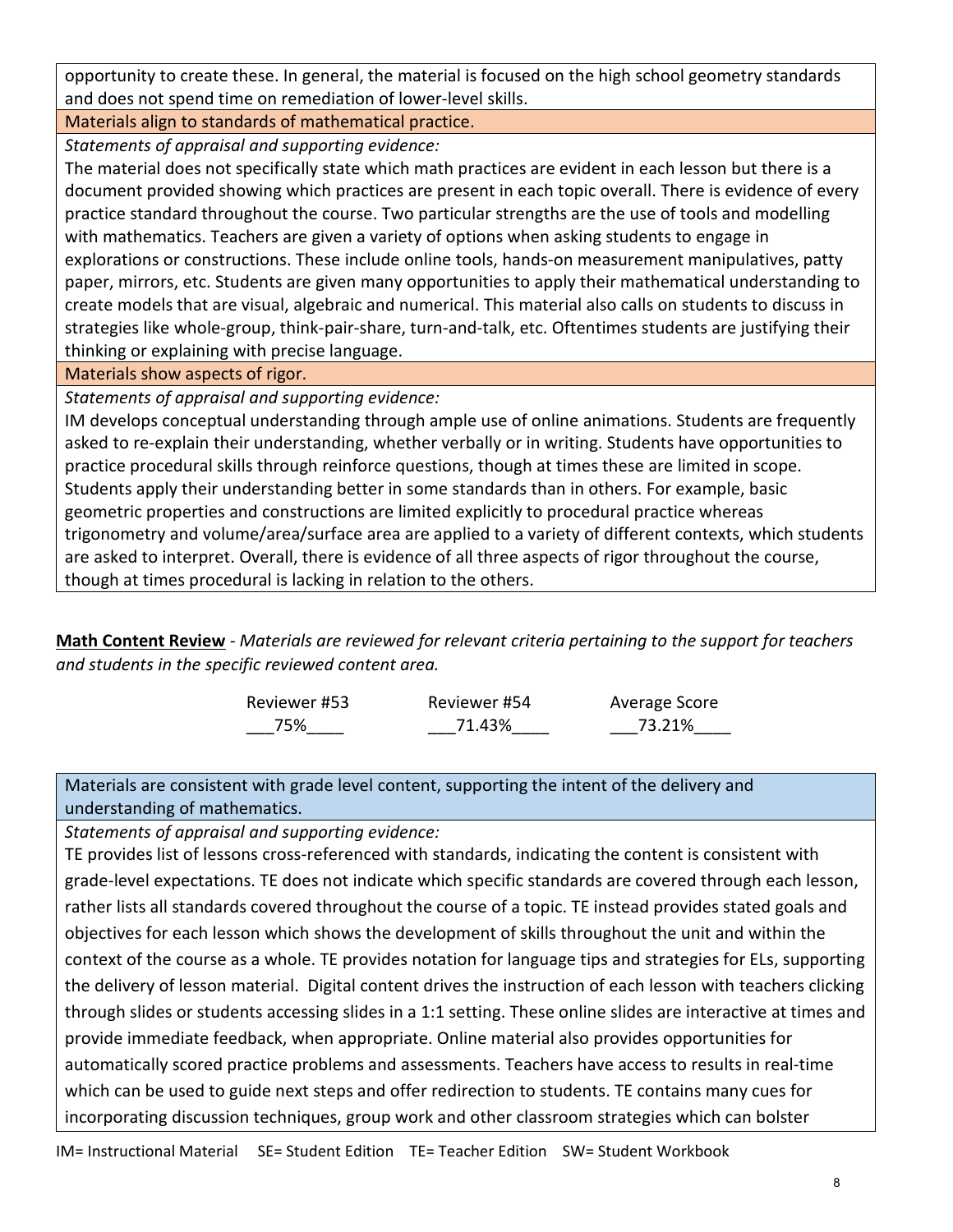engagement with the curriculum. Some performance tasks and written response assessments are provided with answer keys and rubrics. At times these contain common misconceptions for students matched to incorrect answers to the task to aid teachers in targeting student understanding.

Materials support student learning of mathematics.

*Statements of appraisal and supporting evidence:*

SW is a series of questions that follow with online presentations. There is no or limited space or direction for students to take notes on important material, concepts or definitions. This will be left to teachers to recognize and supplement as needed. TE provides advice for instruction that explains how online material should be presented to class including guiding questions, language support, and classroom strategies. Online presentation page content varies between text, images, animations, interactive constructions, fill-in-the-blank puzzles, etc. These provide scaffolds and opportunities to further discussion. As teachers progress through online material, many answers are provided on the slides after discussions occur. The SW does include reinforce questions, the answers to which are never provided for the student. TE provides guided practice and more practice which are automatically scored and can serve as quick checks to gauge level of understanding of material.

**All Content Review** - *Materials are reviewed for relevant criteria pertaining to the support for teachers and students in the material regarding the progression of the standards, lesson structure, pacing, assessment, individual learners and cultural relevance.*

> Reviewer #53 \_\_69.51%\_\_\_\_\_

Reviewer #54 \_\_71.34%\_\_\_\_\_ Average Score \_\_\_70.43%\_\_\_\_

Materials are coherent and consistent with the high school standards which all students should study in order to be college and career ready.

*Statements of appraisal and supporting evidence:*

The scope and sequence provided, as well as the topic overview for each lesson, indicate that topics are covered in a way so that students can be college and career ready. Scaffolded instruction is available for many of the topics to help deepen conceptual understanding, but free response items are included as well so as to allow students to work on their own mathematical communication. Guidance is provided for how the content is addressed across grade levels and the buildup of the standards through the curriculum in the topic overview for each topic.

Materials are well designed and take into account effective lesson structure and pacing.

*Statements of appraisal and supporting evidence:*

TE contains advice for instruction for every "block" or lesson. In the advice for instruction is the goal/objective of the lesson followed by materials needed. Each lesson begins with framing questions that open the class to discussion. The instructions then walk the teacher through each page, stating timing, questions, and key points to mention. When appropriate, the instructions will contain strategies for classroom interaction, language development and/or accommodations for EL and Special Education populations. Each lesson ends with further questions that can be used to wrap up discussion as well as suggested assigned problems from SW and/or online practice opportunities. These materials follow a logical lesson structure. The materials provide information on pacing as each "block" is structured for 45 minutes of instruction. For a school not using a 45 minute schedule, adjustments will need to be made by the teacher.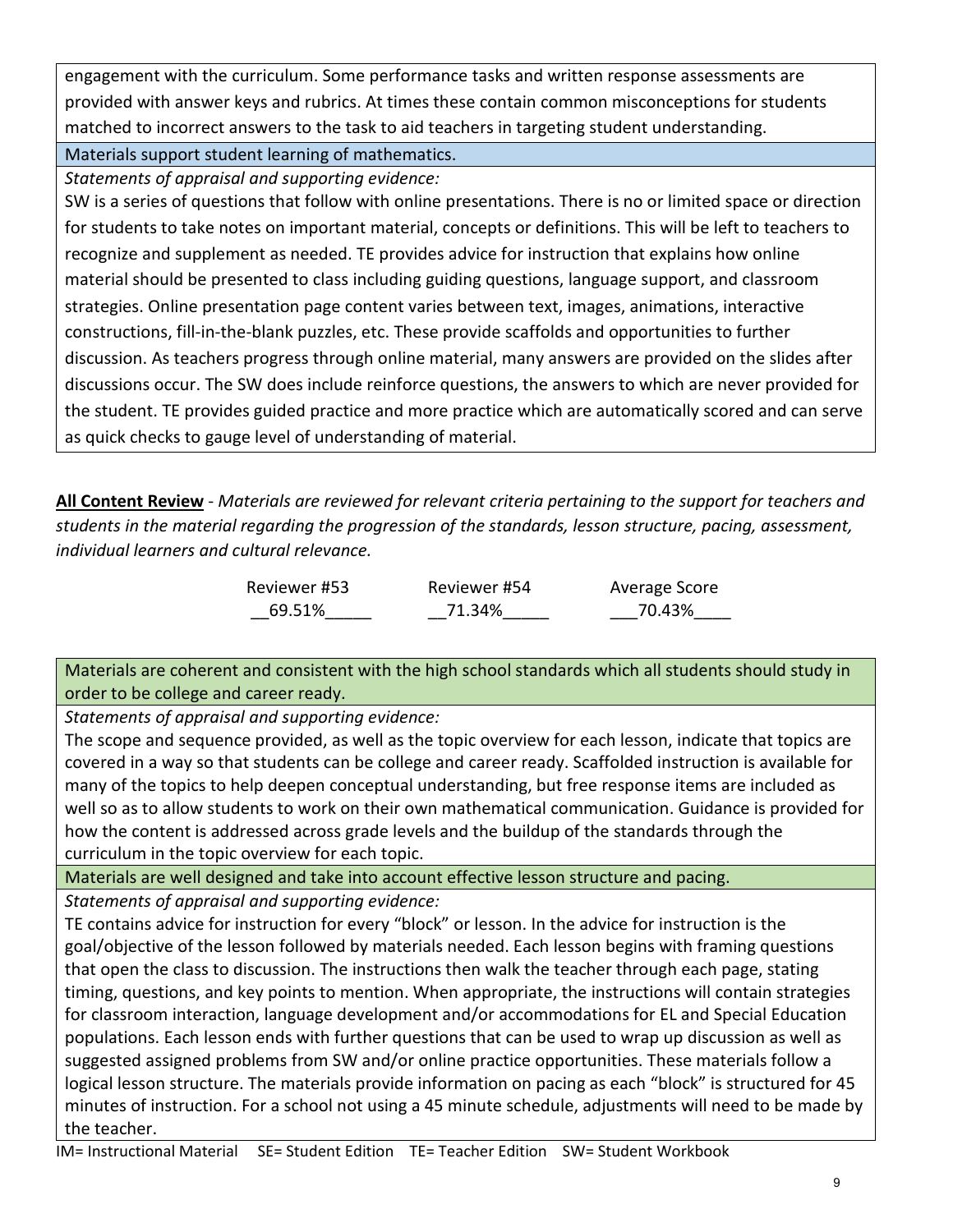## Materials support teacher planning, learning, and understanding of the standards.

*Statements of appraisal and supporting evidence:*

TE contains a standards alignment document that shows the progression of standards throughout the topics in the curriculum. TE also contains professional essays that can aide a teacher in developing their own understanding of best practices in a math classroom, strategies to improve outcomes for ELs, and methodology behind the way the curriculum approaches Geometry. There are also videos online modeling how to use the curriculum as designed. These things can all support a teacher in planning and understanding the design of the curriculum but not necessarily the standards.

Materials offer teachers resources and tools to collect ongoing data about student progress on the standards.

*Statements of appraisal and supporting evidence:*

The online content includes guided practice and more practice assignments as well as automatically scored assessments. The results of these can be accessed in real-time by the teacher. This can help teachers monitor progress of students throughout a topic but these questions do not appear to identify specific standards alignment.

Materials give all students extensive opportunities and support to explore key concepts.

*Statements of appraisal and supporting evidence:*

SW contains the same questions for every student but the online slides provide the scaffolding needed for all students to access the content. These scaffolds include visuals, further explanation, interactive activities, fill-in-the-blank puzzles and other examples with immediate feedback. TE contains cues on how to support EL and Special Education Students to ensure that these populations have equitable access to content. The online material does allow teachers to create different groups of students and assign these groups different problems from the online practice and assessment banks. Online material also contains a glossary which can be accessed and searched in both English and Spanish. The IM are lacking somewhat in extensions or challenges to keep students who grasp the content quickly fully engaged.

Materials support effective use of technology to enhance student learning. Digital materials are accessible and available in multiple platforms.

*Statements of appraisal and supporting evidence:*

Online content is accessible on a variety of platforms. TE frequently calls for technology use in a 1:1 setting but does provide explanation on alternate ways to present material if this is not available. Online tools provide visuals and rich interactive exploration activities, which students benefit from more by directly manipulating but still enhance learning in a whole-group setting if necessary. The more practice and guided practice questions can enhance student learning by providing immediate feedback to students if the ability for 1:1 implementation is possible.

Materials can be easily customized for individual learners.

*Statements of appraisal and supporting evidence:*

Teachers have the opportunity to create groups of students and to assign different problems to these groups. This can help support individualized learning at times. No suggestions are made for how cutting pages of lessons might affect the students' ability to understand the content however, so this does require quite a bit of forethought by the teacher if it is going to be utilized.

Materials take into account cultural perspectives.

*Statements of appraisal and supporting evidence:*

Some guidance is provided in the delivery notes on how to scaffold the instruction for ELL students, but these are at a very surface level of spoken language and do not bring in cultural references. Most of the examples are of generic settings or a surface look at the places and situations being references. In some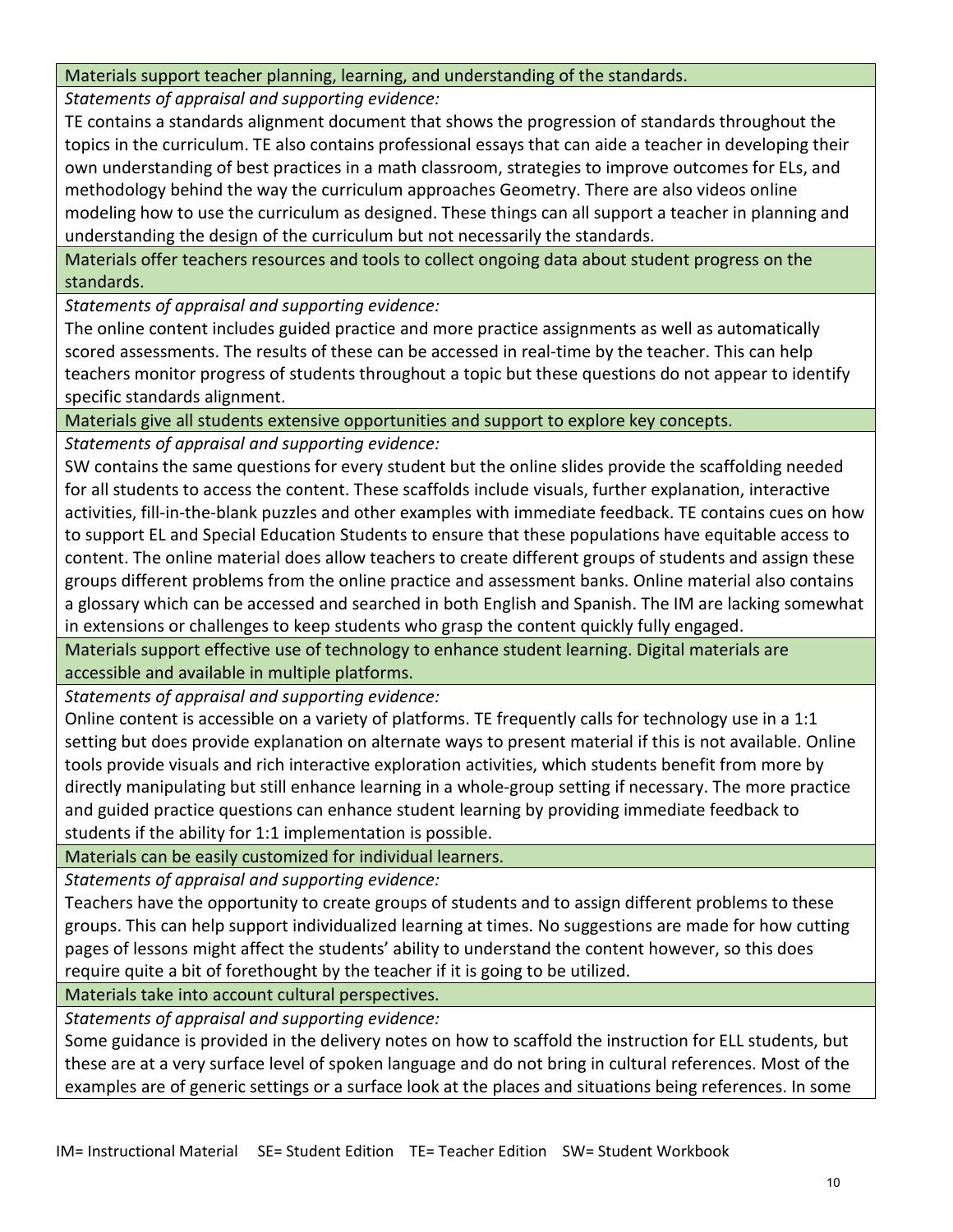cases, obviously fictional settings are used to give context to the problems which doesn't give students a big reason to buy into the problems.

**Reviewer Professional Summation** - *These materials are reviewed by Level II and Level III educators from across New Mexico. The reviewers have brought their knowledge, experience and expertise into the review of these materials. They offer here their individual summary of the material as a whole.* 

Reviewer #53 background and experience: Teacher holds a level III license and has been teaching courses ranging from Algebra 1 - Precalculus for 8 years. Teacher is a professional development leader in school and district.

*Professional summary of material:*

The material provides ample opportunity to develop conceptual understanding in each topic. At times the procedural skills feel glossed over or lacking. Often the applications have strong context and/or require students to personalize their understanding of a concept. At times, the performance tasks are too guided or structured to be called applications. Overall there is evidence of building all three (procedural, conceptual and application) skill levels. In regards to standards, the material does seem to attend to most of the standards as written. There are a few weak areas in the standards and many instances where only one feature of the standard is addressed within a topic but another feature will re-emerge in later topics. This is not explicitly stated and, therefore, the teacher must look at the standards alignment and plan accordingly. The material provides ample direction for class interactions and group work, but the teacher will have to spend much time reading the advice for instruction in order to find ways to incorporate this. The online material offers opportunities for teachers to enhance whole-group instruction through animation pages. Teachers are also directed to have students work in a 1:1 setting which would allow for individualization of student learning, if the school/student have access to these materials. The student workbook is a series of pages with questions that accompany each online presentation. These are easy to maneuver and include Review and Reinforce questions which may pre-assess learning or serve as tools to measure the degree to which students understood the lesson. The teacher edition does provide some extra supports and cues for teacher such as ways to address language barriers in terms of vocabulary and student discourse, questions to further learning and guide class discussions, and sentence frames. At times the material explains that students should have prior understanding of a skill. The material does not suggest what to do if this is not the case for a group of students, rather assumes the students have mastered that content. Overall the material feels sufficient to guide delivery of Geometry content but will require much planning and exploration time on behalf of the teacher.

Reviewer #54 background and experience: National Board Certified Teacher with 8 years of teaching experience in courses ranging from Algebra 1 to PreCalculus and AP statistics in both regular education settings and co-teaching inclusion settings.

*Professional summary of material:*

Overall the IM seems to adequately cover most of the Geometry standards to a sufficient level. Most of the standards have good conceptual knowledge included and make an attempt to show how they might be applicable in the real world, albeit with varying results. There are a few standards that call for certain methodologies to be used that miss the mark or only come close to the way the standard is worded (i.e. deriving the equation of a circle is done via the distance formula, but does mention that the distance formula is derived from the Pythagorean Theorem earlier in the materials, so it comes close to deriving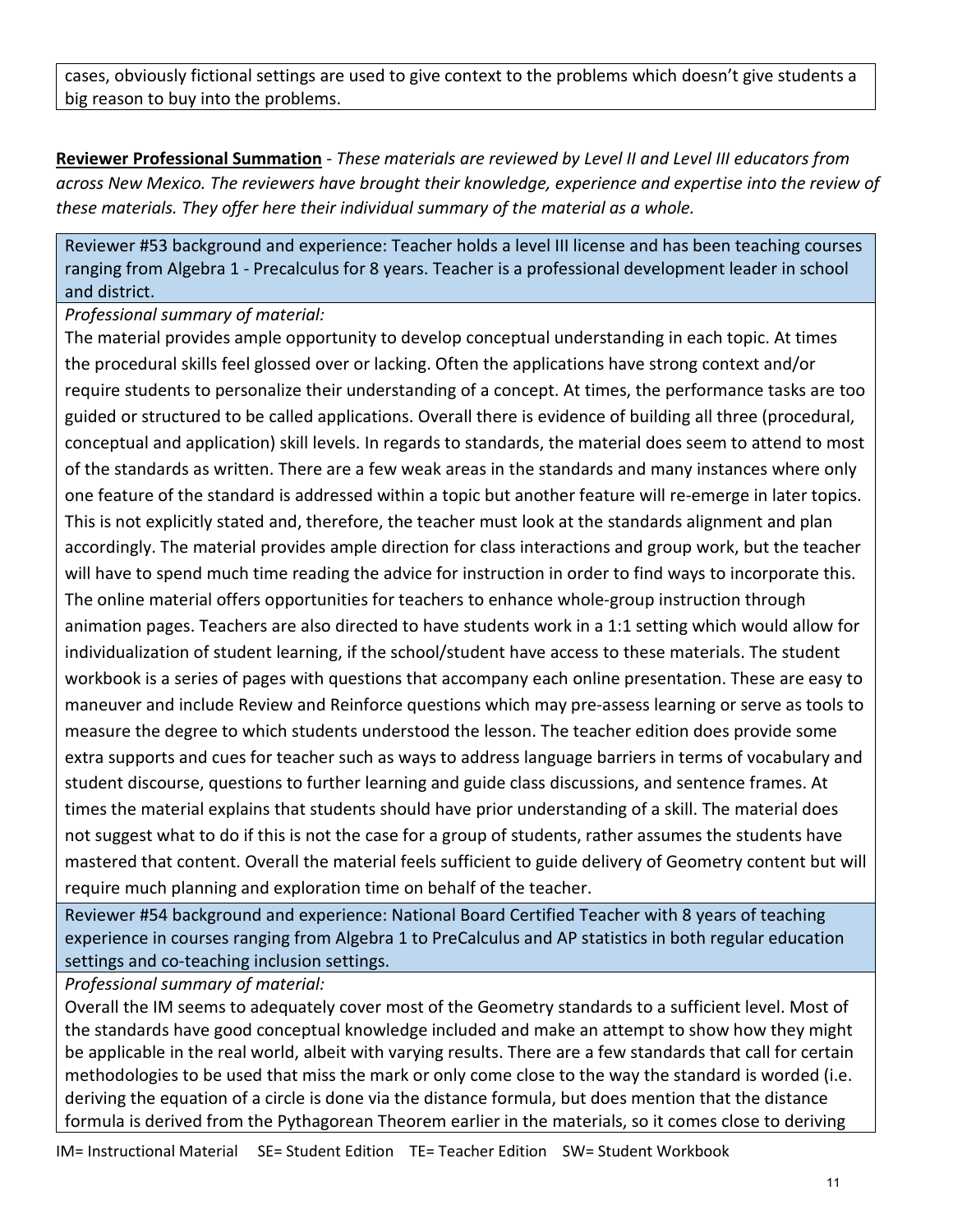via the Pythagorean Theorem without actually doing so). The shortcomings that it does have come mainly from two places: the lack of procedural fluency practice and the content delivery methodology (because it is online-based). It's not to say that there is no procedural practice included, only that for most standards what is there is swallowed by the building of conceptual understanding and application problems. When reviewing the lessons, it seems as if because there is so much conceptual understanding built in and a lot of questions and activities tied to it that the writers didn't include much procedural practice to keep total length of the material shorter and more condensed. The content delivery methodology presents as a shortcoming because of the insistence that students have 1 to 1 device capability to get the most out of a majority of the lessons. Also, as a reference tool, since much of the content is dynamic, there is not a good place for students to be able to go to in order to view example problems that are completed without having to navigate through a lot of screens. As an instructional guide for teachers, the IM does provide quite a bit of general context for the standards being covered in each lesson but isn't always explicit about which piece of which standard is being taught. It does provide some resources for the expansion of the math beyond what is provided for the students, but still would leave quite a few gaps for a teacher not as familiar with the content. Also, because of the way that clicking through the lessons is designed, teachers will need to plan to spend quite a bit of time going through it before teaching it to make sure they know where the lesson is going.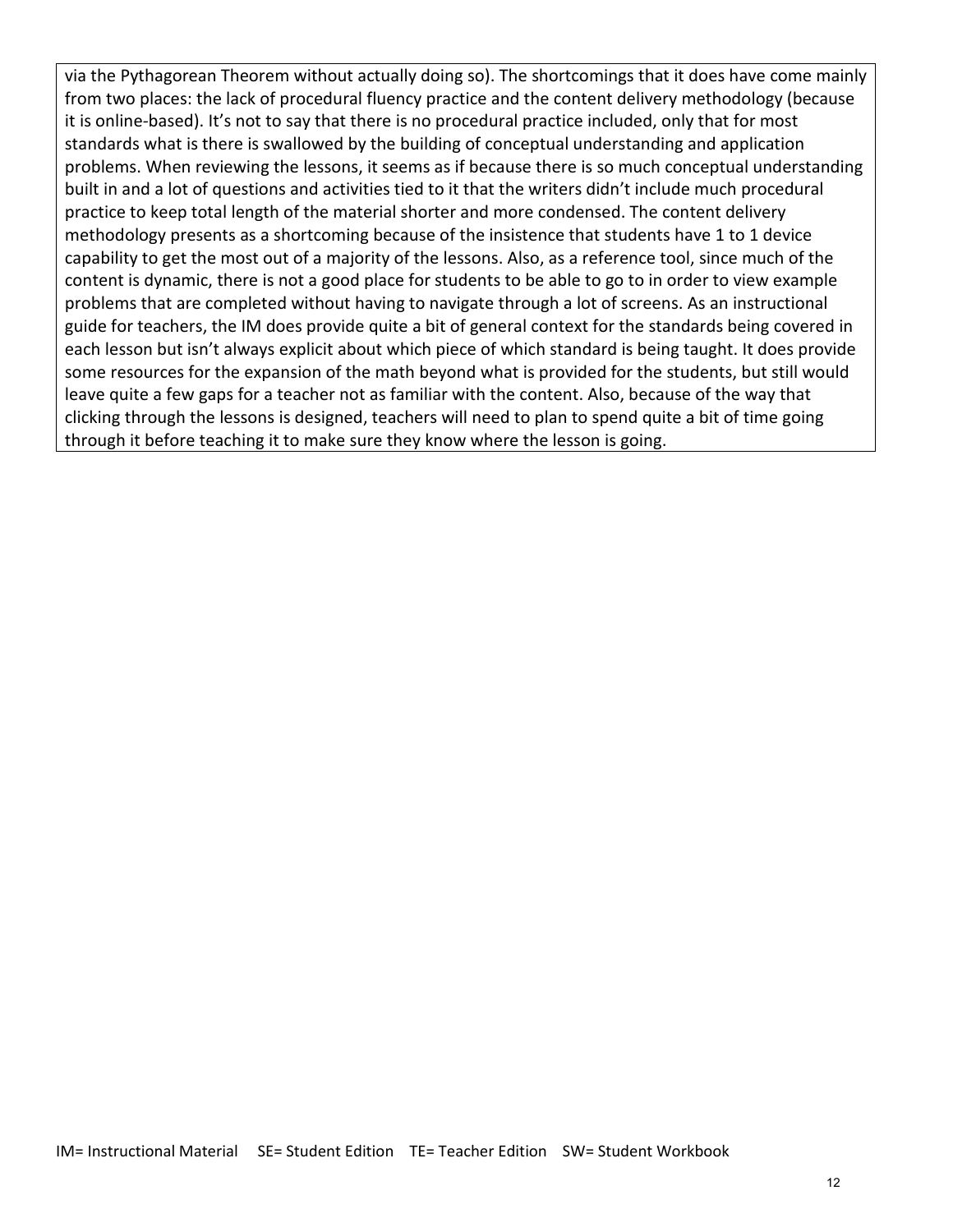#### **2019 Instructional Material Summer Review Institute**

# **Review Team Appraisal of Title**

### **(9-12 Mathematics)**

This appraisal form is provided for use by educators responsible for the selection of instructional materials for implementation with districts and charter schools across New Mexico to meet the needs of their student populations.

This appraisal form should be used in conjunction with the publisher provided Form D: Research Based Effectiveness Determination that supports this reviewed material which can be found on the Instructional Material Bureau website.

<https://webnew.ped.state.nm.us/bureaus/instructional-materials/the-adoption-cycle/>

| Text Title     | <b>CCSS Algebra II: Online Student</b> | Publisher     | Agile Mind    |
|----------------|----------------------------------------|---------------|---------------|
| SE ISBN        | 9781949175646                          | TE ISBN       | 9781949175639 |
| <b>SW ISBN</b> | 9781950605057                          | Grade         | Grade 8-12    |
|                |                                        | Level/Content |               |

**Core Material Designation** *(Core Material is - the comprehensive print or digital educational material, including basal material, which constitutes the necessary instructional components of a full academic course of study in those subjects for which the department has adopted content standards and benchmarks.*)

| Recommended        | Recommended with Reservations |                        | Not Recommended         |
|--------------------|-------------------------------|------------------------|-------------------------|
| <b>Total Score</b> |                               |                        |                         |
|                    | Reviewer #65<br>90%           | Reviewer #66<br>90.17% | Average Score<br>90.08% |

**Standards Review** - *Materials are reviewed for alignment with the state adopted content standards, benchmarks and performance standards.*

| Reviewer #65 | Reviewer #66 | Average Score |
|--------------|--------------|---------------|
| 95.6%        | 95.88%       | 95.74%        |

Materials align with grade level standards.

*Statements of appraisal and supporting evidence:*

The materials align with Algebra 2 Common Core State Standards. The title is complete, logical and consistent. Students are able to make meaningful connections among concepts in Algebra 2 and with other high school math courses.

Materials align to standards for mathematical practice.

*Statements of appraisal and supporting evidence:*

The materials align with the standards for Mathematical Practice, although some are more prevalent than others. There was limited evidence for standard 3—Construct viable arguments and critique the reasoning of others. For example, the material states that students work with a partner with no instructions given as to what strategies to use. The material also provides limited evidence for standard 5—Use appropriate tools strategically. In algebra 2, students should become proficient in using their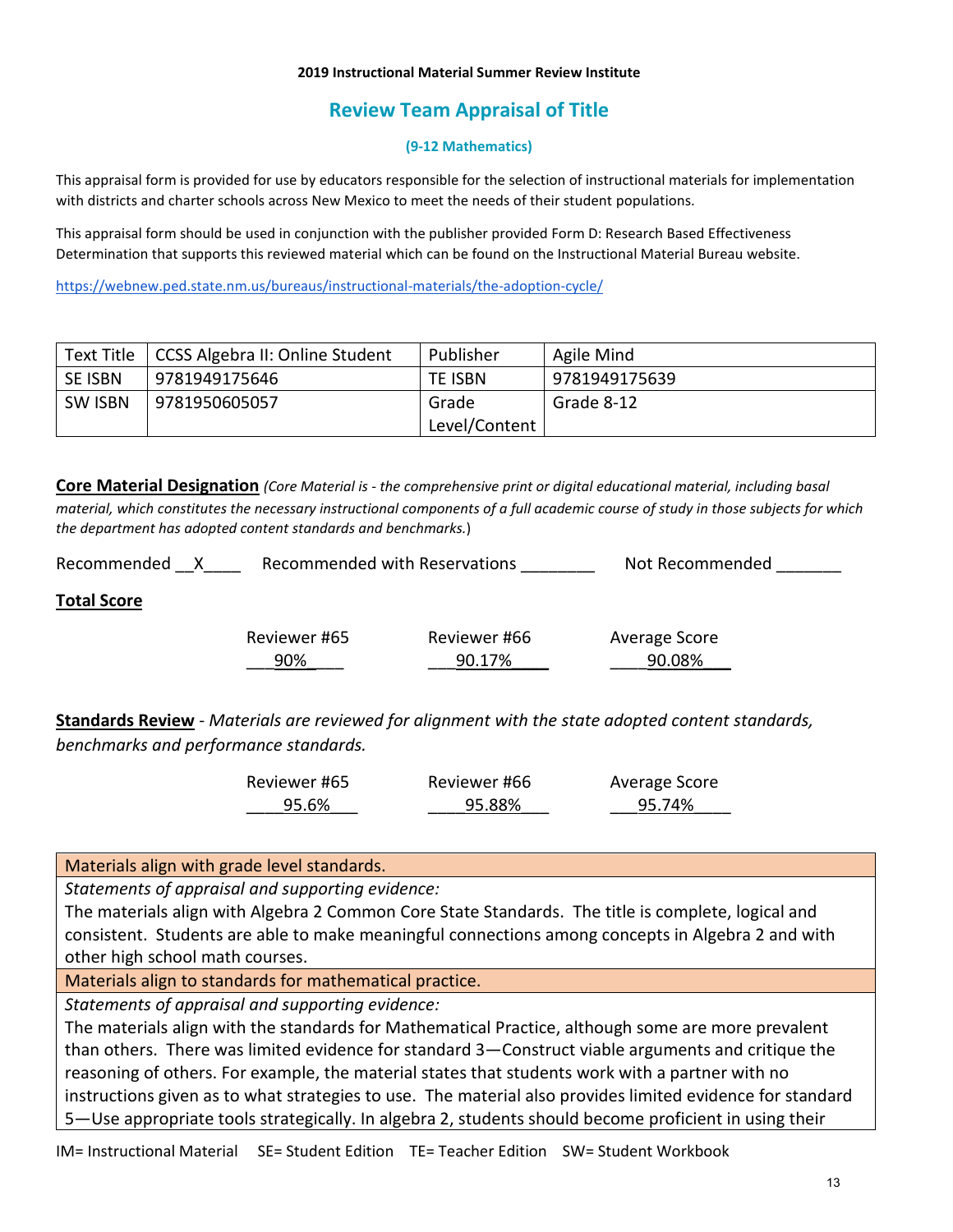calculators. There was some usage but no instructions on what sequential buttons to push or steps to take to find the answers on the calculators.

## Materials show aspects of rigor.

*Statements of appraisal and supporting evidence:*

Evidence of rigor is balanced throughout the majority of the materials. Numerous examples can be found of rigor in the 1st, 3rd and 4th quarters of the materials. However, in the 2nd quarter, rigor was less prevalent. In the first quarter one example: Students state the Fundamental Theorem of Algebra in their own words and apply by solving complex equations. Another example that can be found in the 2nd quarter: Students practice finding 3 unknowns in the interactive online problems. They apply this knowledge to a basic system of equations with 3 unknowns, and then apply it to a real world problem about balloon launching data. There are three examples of rigor in the 2nd quarter found in materials given by the publisher and found in materials by reviewers.

**Math Content Review** - *Materials are reviewed for relevant criteria pertaining to the support for teachers and students in the specific reviewed content area.*

| Reviewer #65 | Reviewer #66 | Average Score |
|--------------|--------------|---------------|
| 71.43%       | 67.86%       | 69.64%        |

Materials are consistent with grade level content, supporting the intent of the delivery and understanding of mathematics.

*Statements of appraisal and supporting evidence:*

The materials are consistent with Algebra 2 content. The lessons are structured by topics and divided into blocks. Each lesson is broken up into prepare instruction, goals and objectives, topics, and by blocks. Each block is meant to be about 45 minutes of instruction. Each block contains its own lesson plan, opening activities, lesson activities, delivering instruction. The student edition has student activity sheets used for student exploration of each standard. The assessment is located online under topic. Navigating to the online pre-created questions is easily accessible. The questions are automatically scored so students and teachers get immediate feedback. The table of contents is located on page iii in the student workbook, which lists all topics covered in algebra 2.

Materials support student learning of mathematics.

The deliver instruction section in the teacher's edition has a layout for instruction. Students begin their lesson with an online interactive anticipatory set of problems. When the online materials and student activity books are used simultaneously, students are able to check their work and get immediate feedback. At the end of each topic, students also have guided practice, reinforce questions for discussion, and more practice problems offered online if needed. Students can also complete their lesson in the student workbook with a pencil and receive feedback from the teacher. Automatically graded assessments are pre made and online which gives the teachers and students immediate feedback and results.

**All Content Review** - *Materials are reviewed for relevant criteria pertaining to the support for teachers and students in the material regarding the progression of the standards, lesson structure, pacing, assessment, individual learners and cultural relevance.*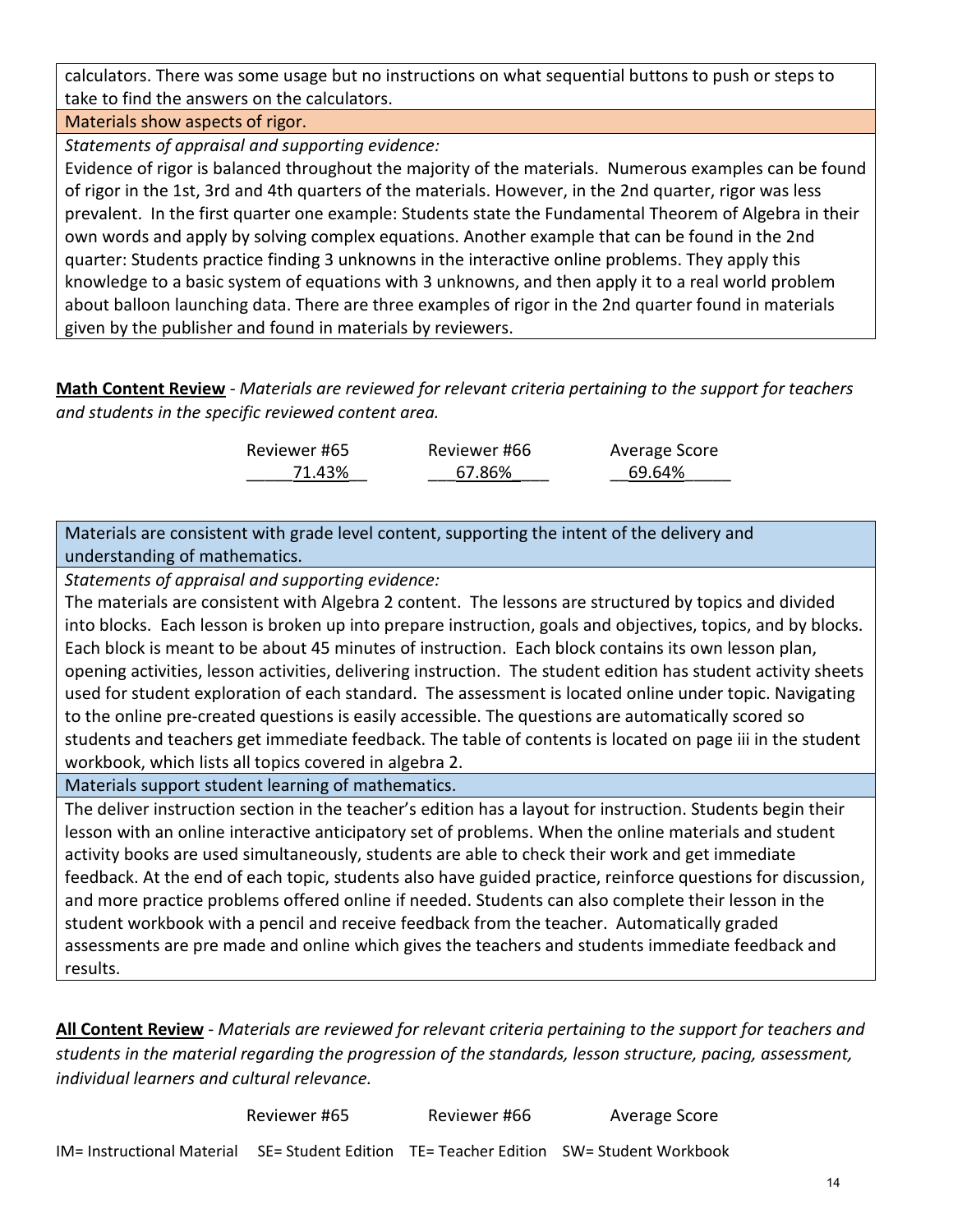Materials are coherent and consistent with the high school standards which all students should study in order to be college and career ready.

*Statements of appraisal and supporting evidence:*

The scope and sequence focuses on the content standards to prepare students for the next stage in their career and college. Occasional review questions at the end of each lesson include some middle school topics but not many to distract from the high school standards.

It is recommended that the scope and sequence reference sheet be included with all adopted materials given to districts.

Materials are well designed and take into account effective lesson structure and pacing.

*Statements of appraisal and supporting evidence:*

Materials are well designed and have effective lesson structure and pacing. Deliver instruction in the teacher edition has a layout for instruction. Student edition always begin with overview, exploration with some reinforcement problems embedded throughout the lesson, further questions for discussion, and suggested assignments. Lessons are taught to where it focuses on a content or built upon the previous ones learned.

Materials support teacher planning, learning, and understanding of the standards.

*Statements of appraisal and supporting evidence:*

Materials are broken down by blocks to make it easy for teachers to plan lessons. Assisting teachers in learning and understanding the standards is not as strong. Instructional strategies, such as classroom strategy, support for ELL, are given throughout the lesson plan. However, specific strategies in assisting teachers and students in grouping strategies and specific activities to encourage integration of the math practices needs to be more specific. Students are given lots of opportunities for interactive problems, but limited teacher assistance. There is lack of instruction on the use of graphing calculators throughout the majority of the lessons. Unless students are allowed to bring the interactive tools to testing, they need instruction on utilization of graphing calculators which they are allowed as testing material.

Materials offer teachers resources and tools to collect ongoing data about student progress on the standards.

*Statements of appraisal and supporting evidence:*

Materials offer tools to collect ongoing data on student progress. Questions are made so that teachers could ask the class to take a quick formative assessment of students' understanding. Most topics have extra practice called reinforce in each section, in addition to having more practice online that teachers can choose to use. A test generator is included in the online materials. Teachers can create a test based on standards or by unit if desired. The assessment questions can either be automatically scored or with a constructed response.

Materials give all students extensive opportunities and support to explore key concepts.

*Statements of appraisal and supporting evidence:*

Students have access to online interactive videos and assignments. Materials have guided practice questions that students can do online and receive immediate feedback. Most topics have more practice problems and guided questions. Some debriefing is listed in the teacher materials but no strategies for differentiating instruction are listed. Some assistance is offered in students understanding vocabulary in the materials but no firm guidance on what to do for ELL students.

Materials support effective use of technology to enhance student learning. Digital materials are accessible and available in multiple platforms.

*Statements of appraisal and supporting evidence:*